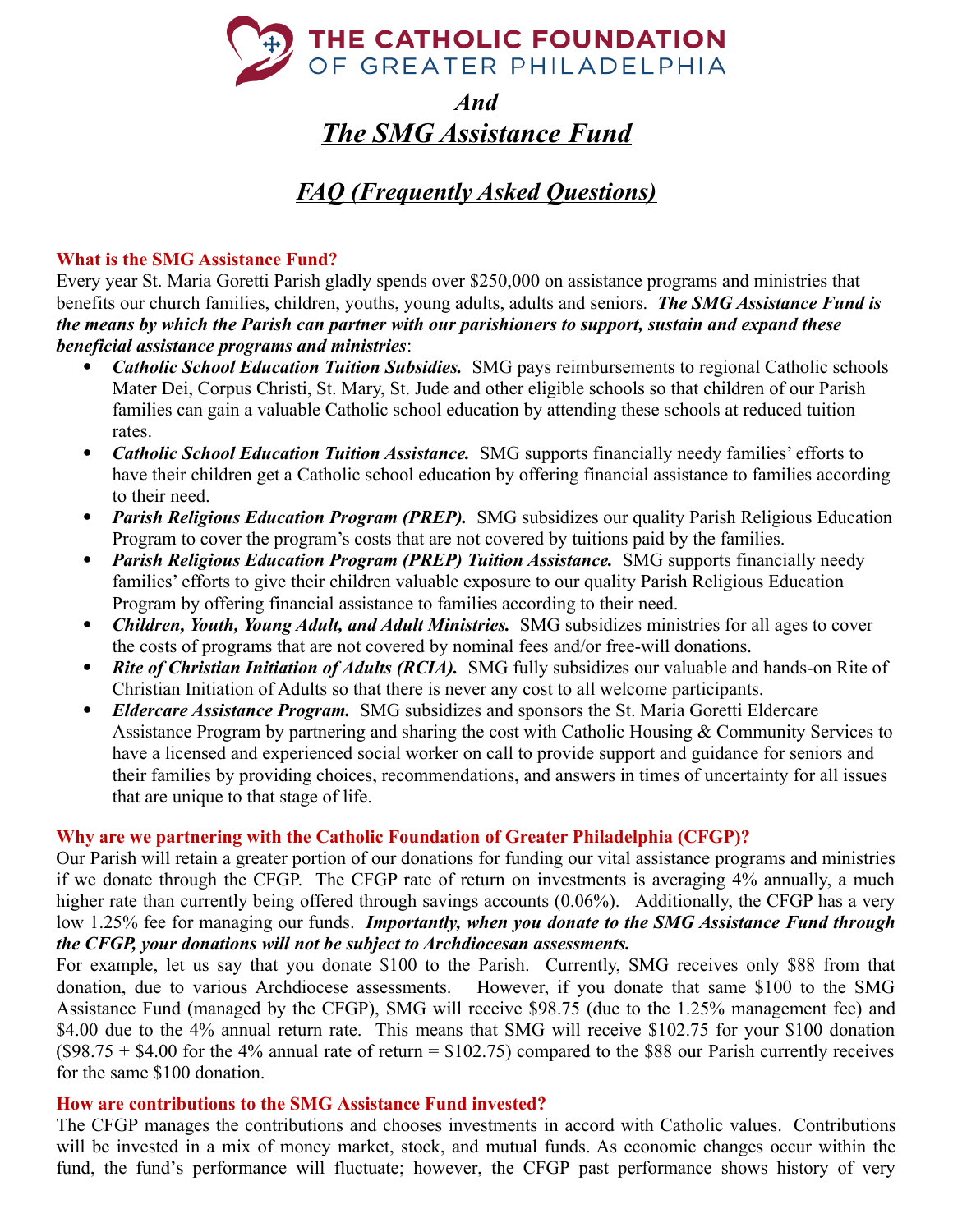positive returns on its managed funds.

### **Why are we introducing the SMG Assistance Fund now?**

The Parish chose to present this information now since many parishioners choose to give sizable donations during the year, whether from annuities on pension plans, end-of-the-year work bonuses, or even special donations to the Church. By making parishioners aware of the SMG Assistance Fund, we can retain more of those donations for our Parish needs.

### **Are there other parishes in the Archdiocese who have partnered with The Catholic Foundation of Greater Philadelphia?**

Currently, over 30 parishes in the Philadelphia Archdiocese have partnered with The Catholic Foundation of Greater Philadelphia for various parish needs, including Our Lady of Sacred Heart Parish in Hilltown, St. Jude Parish in Chalfont, and St. Helena Parish in Blue Bell.

**How do I contribute to the SMG Assistance Fund?** There are a number of ways you can contribute:

*Blue SMG Assistance Fund Envelope:* In your Monthly Envelopes Mailing. Checks can be made payable to **SMG Assistance Fund**. NO cash in the blue envelope as we will be sending them to the Catholic Foundation of Greater Philadelphia.

*Donation Sent Directly To The SMG Assistance Fund***:** Parishioners can send their donations directly to the CFGP SMG Assistance Fund lockbox at the following address:

> SMG Assistance Fund c/o The Catholic Foundation of Greater Philadelphia PO Box 71224 Philadelphia, PA 19176

### *Credit Card or Electronic Check*

Donations via Credit Card or Electronic Check can be made on the CFGP webpage at the address below.

**<http://www.thecfgp.org/donate/smg-assistance-fund>**

Your donation can be set up as a recurring monthly gift or as a tribute gift in honor, memory or support of someone you love. Gifts can also remain anonymous.

 *Stock Transfers and Estate Planning Donation* options are also available. If interested, please contact CFGP at (215) 587-5650.

#### **Will I receive an end-of-the-year donation statement for my taxes?**

Yes, **donations to the SMG Assistance Fund are tax deductible**, so you will receive a tax statement from The Catholic Foundation of Greater Philadelphia.

**When can I give my first donation to the SMG Assistance Fund?**

Since our fund is already established you can start donating today.

#### **Is there any additional cost to me to contribute to the SMG Assistance Fund?**

None. We are providing an option to maximize the donations we already receive so that more of the funds can stay within our Parish. We are sincerely appreciative and deeply blessed for all of our parishioners, and for your love, generosity, and support of St. Maria Goretti Parish.

#### **Do these assistance programs and ministries that I will be supporting benefit me in any way?**

The assistance programs and ministries that you partner with St. Maria Goretti Parish in supporting are available to benefit all parishioners in all walks of life. There is something that can bless any family, child, youth, young adult, adult or senior. We invite and encourage everyone and anyone to be blessed by these programs and ministries:

- *Catholic School Education Tuition Subsidies*. Please make every effort to raise your children in the nurture and admonish of our Lord thru Catholic Education at our regional schools. Contact Mater Dei Catholic School (materdeicatholic.com), Corpus Christi Catholic School (ccslansdale.org), St. Mary School (stmaryschoolcal.org), St. Jude School (stjudeschool.com) or other school of your choice.
- *Catholic Education Tuition Assistance*. If you think that you and your family cannot afford a quality Catholic School Education for your children, well think again! St. Maria Goretti Parish is here to help. Reach out to SMG Pastor Father Chung thru our Parish Center offices, or contact SMG